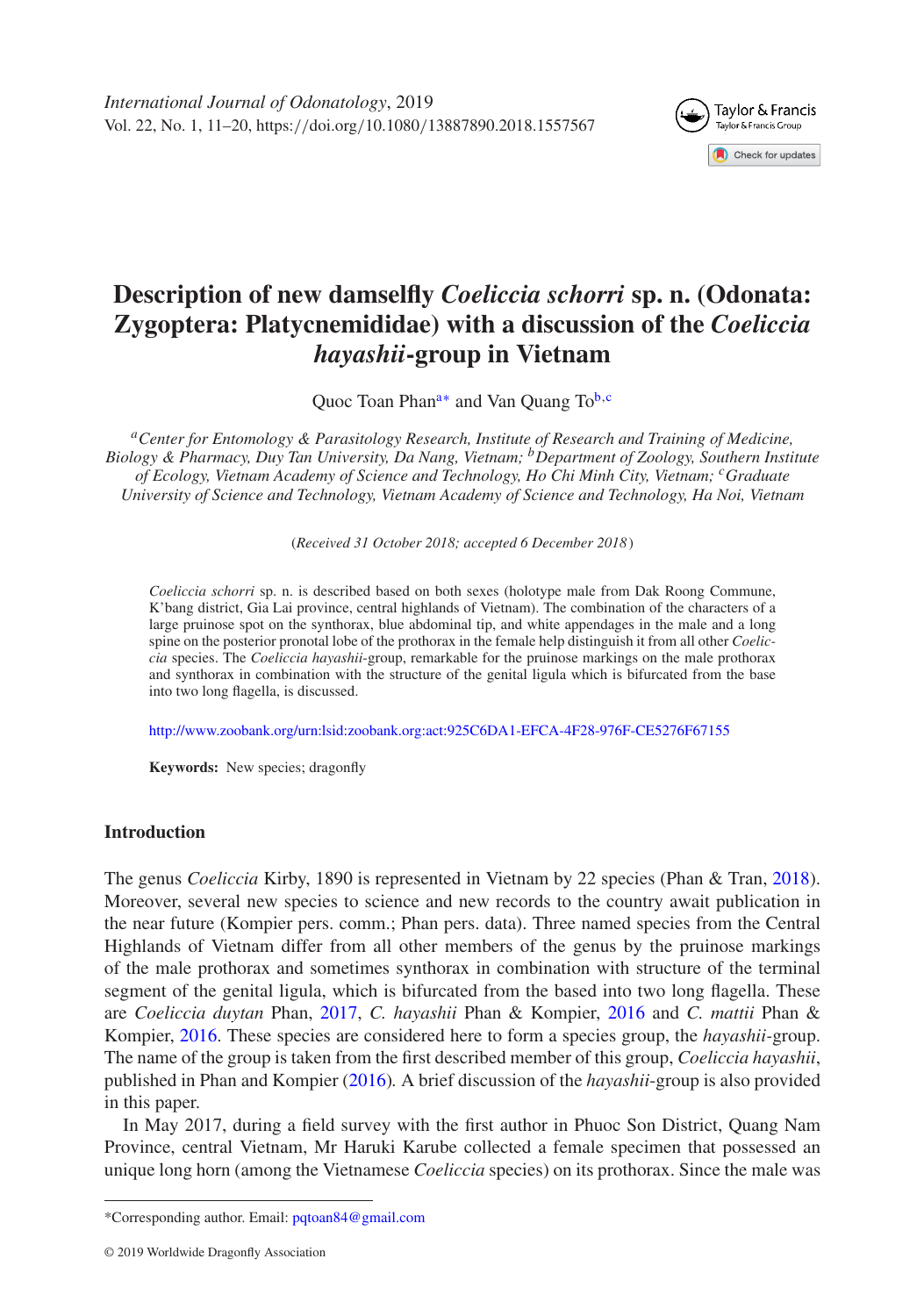not available, the taxonomic status of this female could not be decided. Subsequently, in April 2018, the second author collected several male specimens of an unknown *Coeliccia* species from Gia Lai Province that is described here as *Coeliccia schorri* sp. n. One month later, the first author was able to collect both male and female (in tandem) of the same species from Gia Lai Province. Interestingly, the female of *Coeliccia schorri* sp. n. was similar to the female specimen from Phuoc Son District, having the same body coloration and the same long horn on the posterior pronotal lobe of the prothorax although the horn of Gia Lai's female is relatively longer and acutely pointed compared to the Quang Nam's specimens. In August 2018, the second author also discovered and collected several male and female specimens of *Coeliccia schorri* sp. n. from the mountain area of Tay Giang District, Quang Nam Province. The new female specimen from Tay Giang District closely resembled the female specimen from Phuoc Son District, demonstrating that the Phuoc Son specimen also belongs to the new species *Coeliccia schorri* sp. n.

# **Materials and methods**

# *Collecting and preservation of specimens*

The methodology of collecting and preservation follows Paulson (2018). Specimens were collected along the stream using an aerial insect net, placed alive in triangular envelopes and kept in a plastic box for about 24 hours in order for them to void their intestinal contents. Specimens were then steeped in 100% acetone for 8–12 hours before drying and labeling. Each specimen, wings folded back, is preserved in a triangular envelope with plastic covering and labeled with scientific name, collecting date, coordinates, elevation, location and collector of the specimen.

#### *Photos and illustration*

Color photos presented here were executed by the following methods. Habitus of male/female were taken by using the digital camera Nikon D3300 (Nikon factory, Ayuthaya, Bangkok, Thailand) with lens Nikon AFS DX Micro Nikkor 85 mm f/3.5G ED VR. Photos of *Coeliccia schorri* in nature were taken with a digital camera Nikon D3300 with a Nikon AF Micro 200 mm f4D IF-ED lens. Other color photos were taken by using Axiocam Erc 5s (Carl Zeiss AG, Oberkochen, Germany) on Zeiss Stemi 508 stereo microscope (Carl Zeiss AG, Oberkochen, Germany). Black and white illustrations of genital ligula were made with Adobe Photoshop 7.0 (Adobe Systems Incorporated, Mountain View, California, USA).

# *Morphological terminology*

Morphological terminology follows Phan and Tran [\(2018\)](#page-9-0). Abbreviations: S1–10, abdominal segments 1 to 10; Px, postnodal crossveins; HW, hind wing; FW, forewing; alt., altitude.

#### **Taxonomy**

Family **Platycnemididae** Yakobson & Bianchi, 1905 Subfamily **Calicnemiinae** Fraser, 1957 Genus *Coeliccia* Kirby, 1890

> *Coeliccia schorri* **sp. n.**  $(Figures 1 – 17)$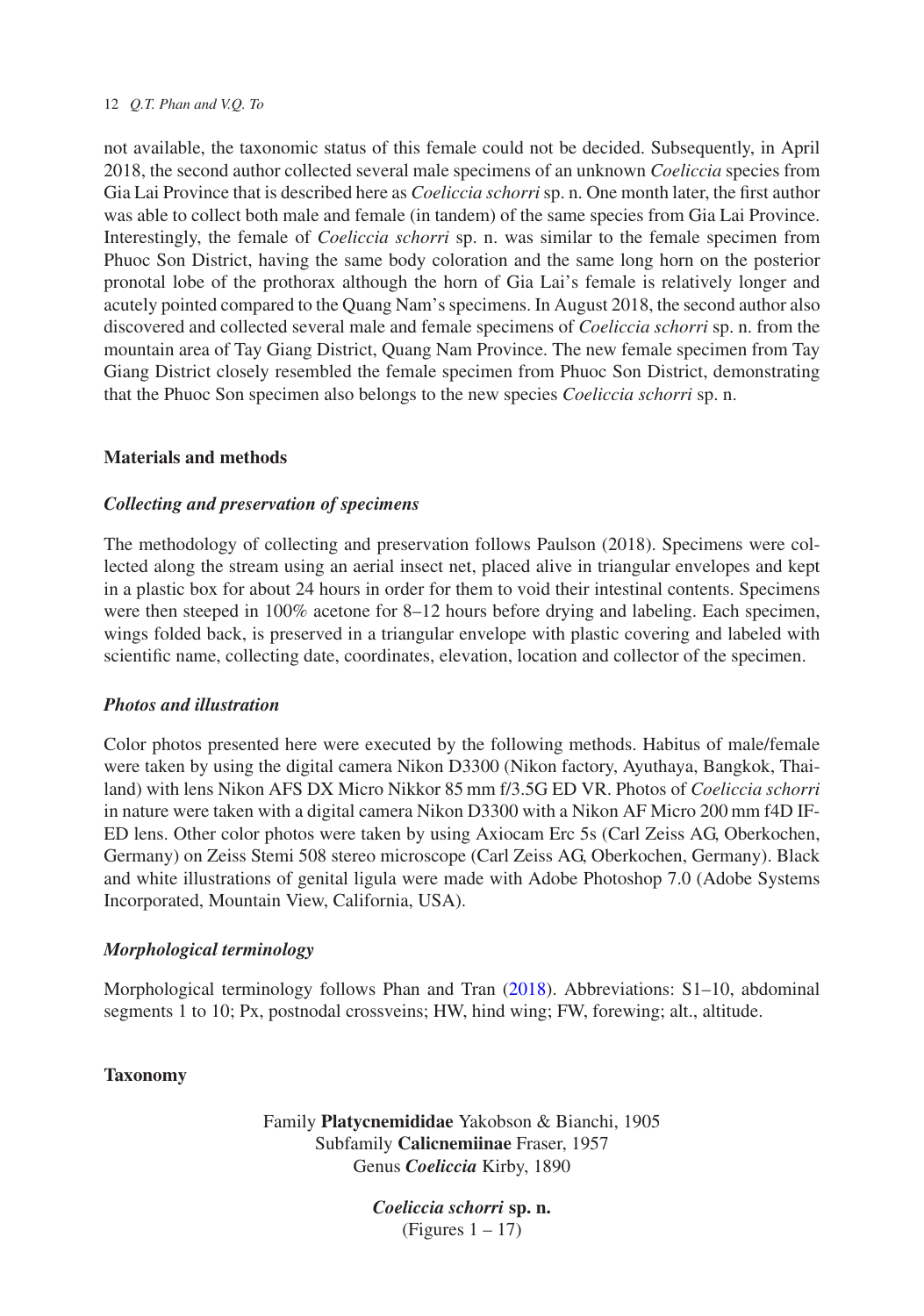

Figs 1–2. Habitus of (1) holotype ♂ and (2) paratype ♀ of *Coeliccia schorri* sp. n.

#### *Etymology*

This species is named in honor of Dr Martin Schorr in appreciation of his support of odonatological research in Vietnam through the International Dragonfly Fund to the first author. A noun in the genitive case.

# *Type specimens*

Holotype  $\sigma$ : a mature male collected in a marsh near a hydroelectric dam at Dak Roong Commune (14.684 N, 108.766 E, alt. 923 m), K'Bang District, Gia Lai Province, Vietnam, 24 May 2018, Quoc Toan Phan leg. – Paratypes:  $6 \text{ } \sigma$ ,  $2 \text{ } \circ$ , same data as holotype; 1 $\circ$  (immature), mountain stream, Dak Hro village (14.366 N, 108.410 E, alt. 1130 m), Dak Roong Commune, K'Bang District, Gia Lai Province, Vietnam, 22 May 2018, Quoc Toan Phan leg. (Q.T. Phan's coll.); 3 ♂ (1 immature), same location, 3 April 2018, Van Quang To leg. (V.Q. To's coll.). A female specimen from the same location as the holotype is used for the description.

# *Type specimen deposition*

Holotype, two paratype males and one paratype female collected from the site of the holotype by the first author will be deposited in the Zoological collection of Duy Tan University; the others are deposited in the authors' private collections.

# *Other examined specimens*

1 ♀, Dak Et bridge (15.302 N, 107.727 E, alt. 639 m), Deo Lo Xo, Phuoc Son District, Quang Nam Province, Vietnam, 25 May 2017, Haruki Karube leg. (Q.T. Phan's coll.); 10 ♂, 1 ♀, Agrong village (15.907 N, 107.436 E, alt. 810 m), A Tieng Commune, Tay Giang District, Quang Nam Province, Vietnam, 16 August 2018, Van Quang To leg. (V.Q. To's coll.).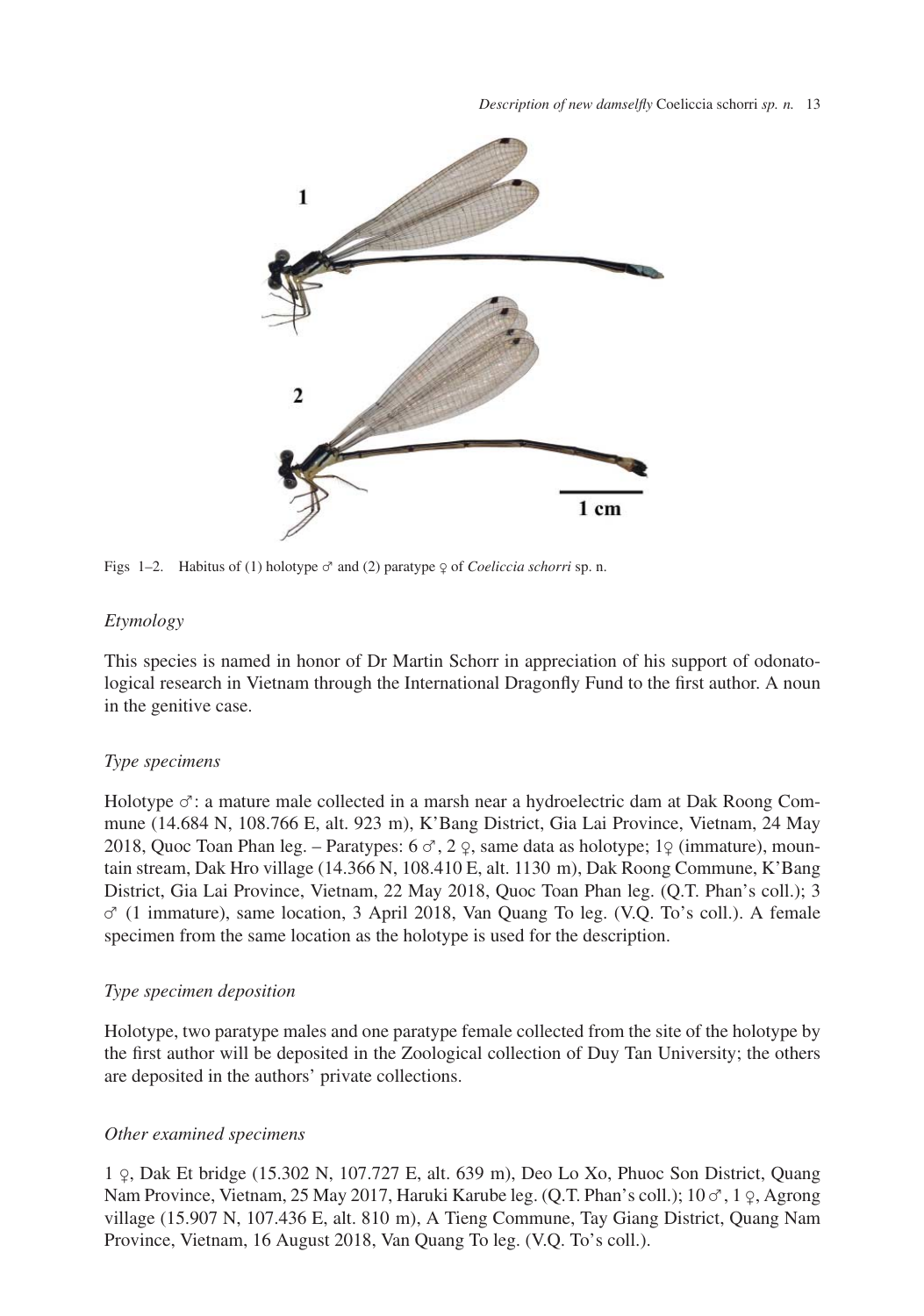

Figs 3–7. *Coeliccia schorri* sp. n., (3, 4) holotype  $\sigma$  and (5–7) paratype  $\Omega$ , (3, 5) head and thorax in lateral view; (4, 6) head in frontal view; (7) prothorax in lateral view.

# *Diagnosis*

The male of *Coeliccia schorri* sp. n. can be separated by the pruinosity on the synthorax and the genital ligula structure from all other species, apart from the species in *hayashii-*group, from which it can be separated on the basis of synthoracic pruinosity spot is smaller, dorsal S8–10 blue and white appendages (Figures 8, 9). The supposed female is characterized by a long erect horn on posterior pronotal lobe of prothorax (Figures 7, 14, 15), although somewhat similar to that of *C. rolandorum* Kosterin & Kompier, [2017](#page-9-3) (see Kosterin & Kompier, [2017,](#page-9-3) Figure 9e, p. 522). However, the absence of the lapel structure of that species and the difference in body coloration will easily help to separate the females of these two species.

# *Description of holotype male*

*Head* (Figures 3, 4) Labium pale yellow, tip of movable hooks black, labrum, mandibles black with distal edge of former blue, anteclypeus blue with two separated black spots, postclypeus entirely black, genae blue with black triangular mark extending to sides of antefrons, postfrons black, antennae black except apical part of first segment yellowish; epicranium entirely black with two small yellow spots adjacent to lateral ocelli, rear of head black dusted with pruinosity above (Figure 3) and with two slender yellowish postocular spots.

*Thorax* (Figure 3) Pronotum of prothorax black covered with blue-gray pruinosity; propleuron mostly black, ventral margin yellow. Synthorax largely black with gray-blue pruinosity and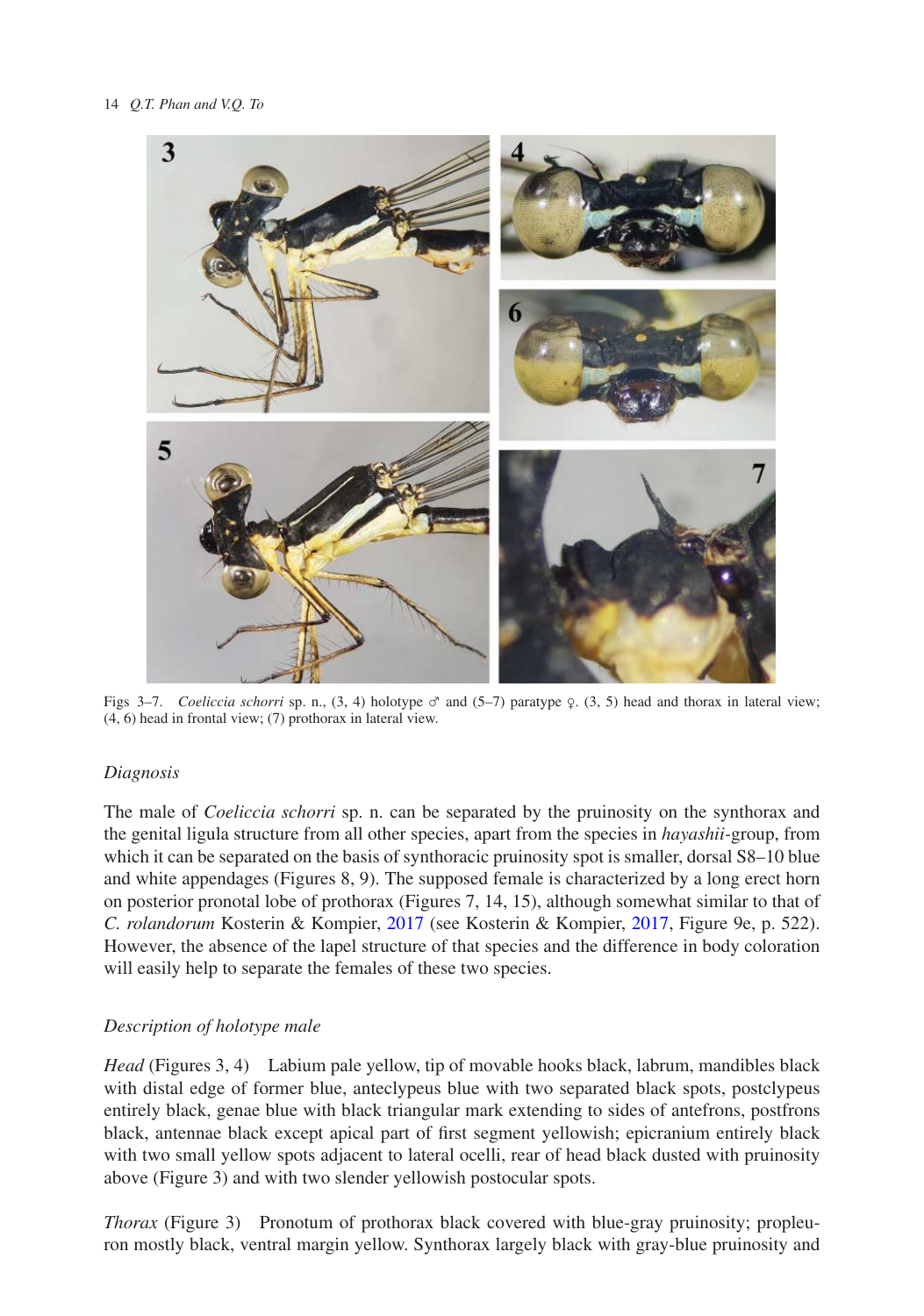

Figs 8–13. *Coeliccia schorri* sp. n., structures of holotype ♂. (8, 9) abdominal tip including appendages in lateral and dorsal view; (10, 11) appendages in lateral and dorsal view; (12, 13) genital ligula in lateral and ventral view.



Figs 14–15. Posterior pronotal lobe of female prothorax. (14) specimen from K'Bang District, Gia Lai Province; (15) specimen from Tay Giang District, Quang Nam Province.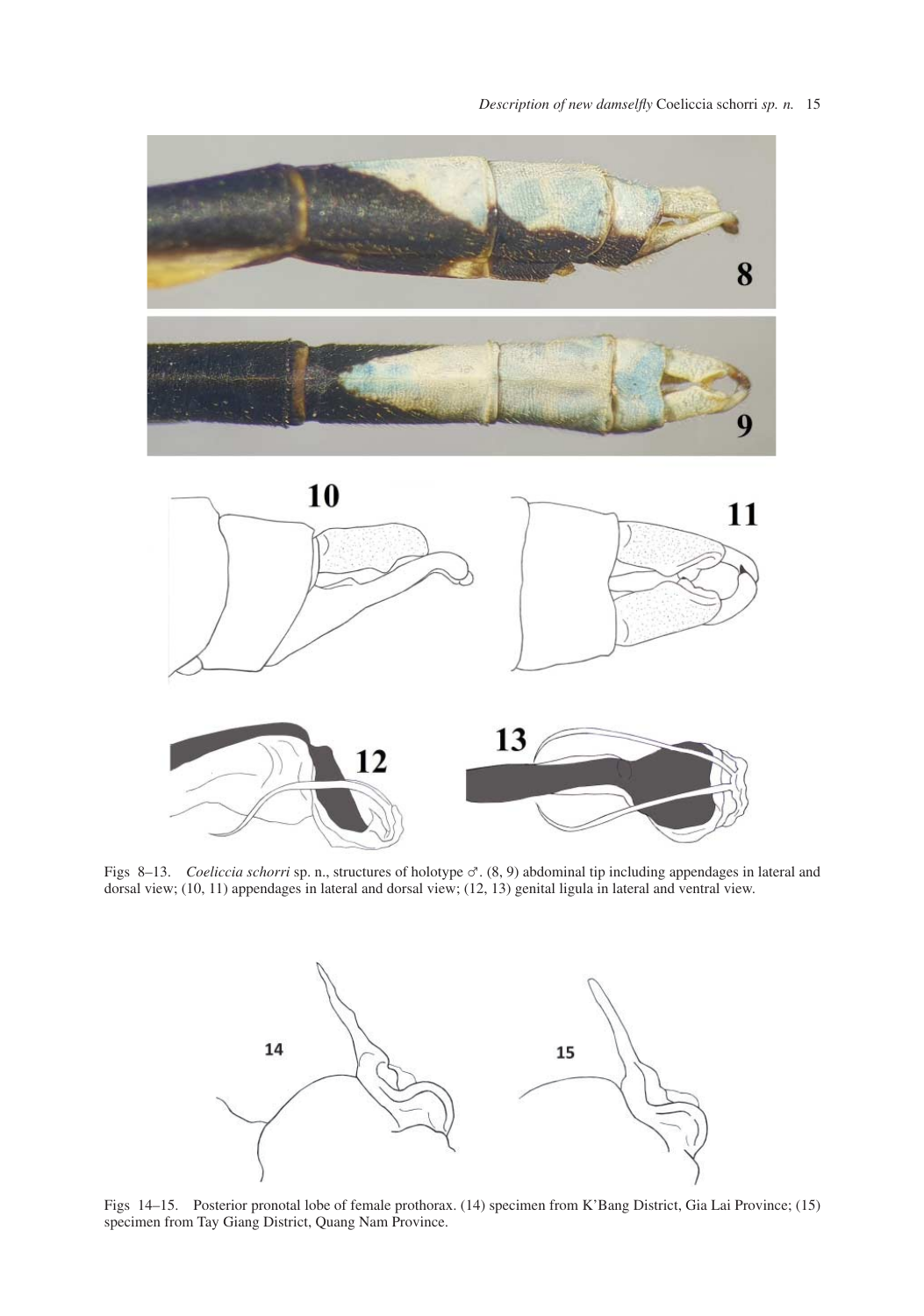

Figs 16–17. Photos of (14) paratype ♂ and (15) paratype ♀ of *Coeliccia schorri* sp. n. in Dak Roong Commune, K'Bang District, Gia Lai Province, taken in 24 May 2018 by Quoc Toan Phan.

bluish stripes as follows: mesepisternum matte black; mesepimeron and dorsal half of mesinfraepisternum black, the latter yellow ventrally, lower half of mesepisternum and anterior half of mesepimeron covered by dusting of blue-gray pruinosity, metepisternum yellow with confluent black along border with metepimeron and interrupted at the level of spiracle, remainder of thorax pale except for moderately thick black metapleural stripe.

*Legs* (Figure 3) Coxae and trochanters yellow; femora and tibiae yellow with flexor and extensor surfaces black; tarsi and armature black.

*Wings* hyaline, venation black. 21 Px in both FW and 20–21 in HW. Pterostigma brown with narrow pale margin covering 1–1.5 cells.

*Abdomen* (Figures 1, 10–11) S1 black dorsally, pale blue laterally; S2–7 black with slender bluish stripes ventrally; S8–10 blue dorsally and black lateroventrally (Figures 8, 9); blue covering most of S9–10, gradually narrowing towards anterior margin of S8, thus forming a blue triangular-shaped spot (Figure 9).

*Genital ligula* as in Figures 12, 13 with two flagella separating at base, each becoming narrower apically.

*Anal appendages* (Figures 10, 11) white; cerci slightly longer than S10, bearing a tooth midventrally in lateral view (Figure 10). Apical third of cerci slightly swollen, apex rounded; in dorsal view (Figure 11) inner margin of cerci nearly touching at middle, then diverging posterodistally, apical half of cercus with a raised carina exposing concave medial surface thus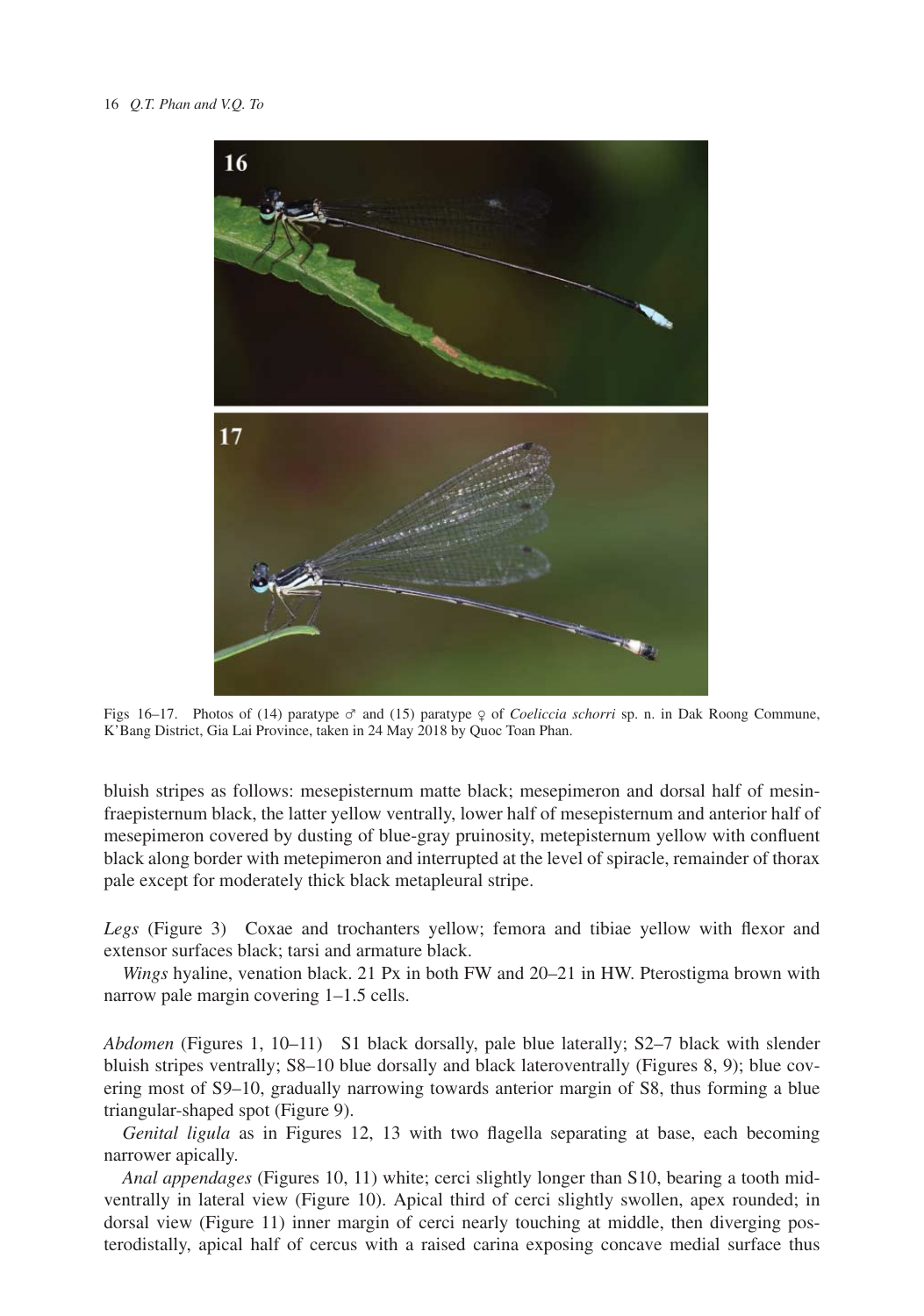

Figs 18–19. Habitat of *Coeliccia schorri* sp. n.: (18) the first author taking photos of the new species at the marsh near a hydroelectric dam (photographed by Mr Pham Anh Tuan); (19) mountain stream in Dak Hro village (photographed by Quoc Toan Phan).

exposing midventral tooth. Paraprocts longer than cerci, white apical fourth curved inward with black tooth.

*Measurements (in mm)* HW 24; abdomen + anal appendages 37.

*Description of paratype female*

As male unless otherwise stated:

*Head* (Figures 5, 6) Anteclypeus mostly brown (Figure 6).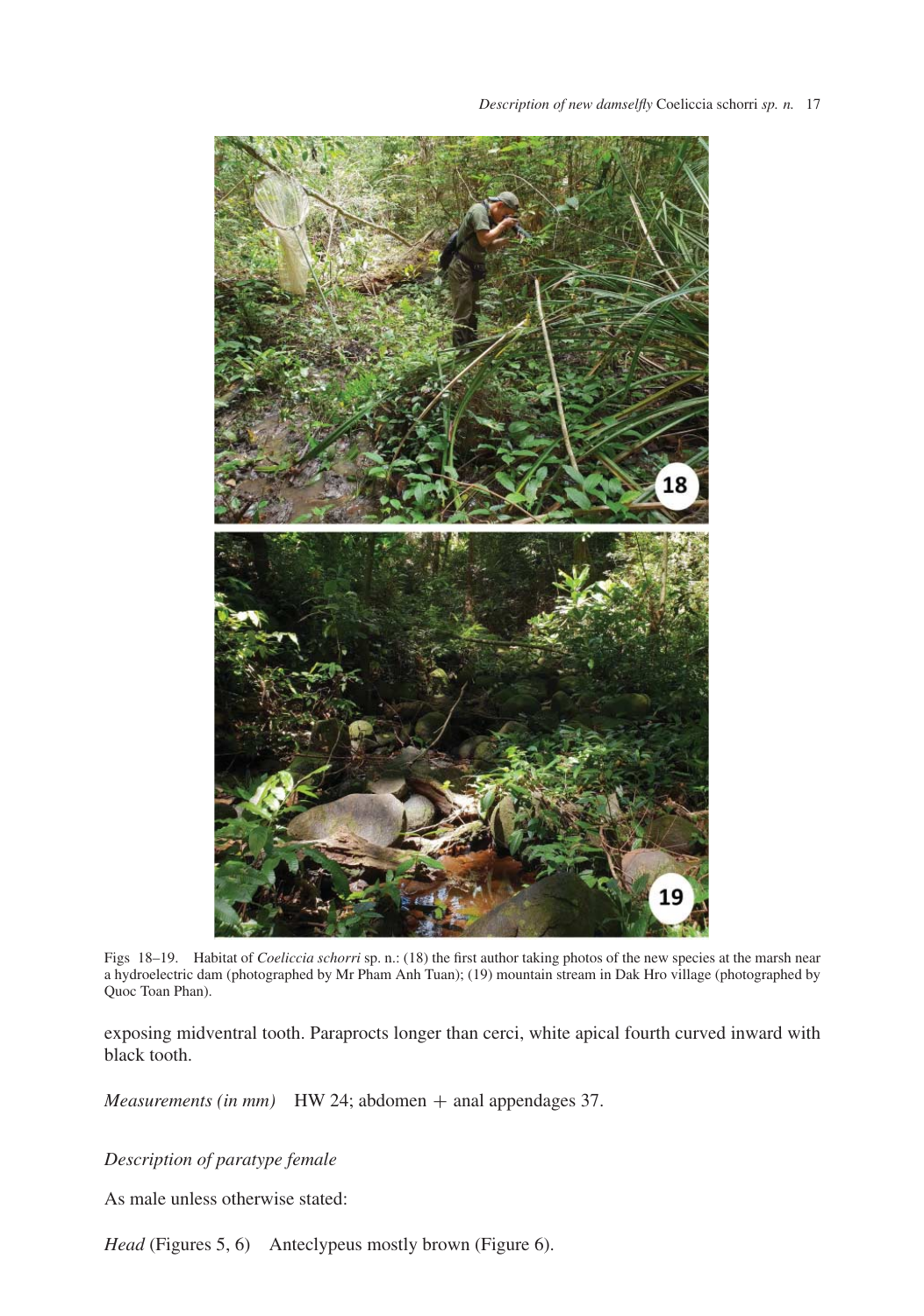*Thorax* (Figure 5) Propleuron yellow, prothorax entirely black with posterior pronotal lobe armed with a strongly erect spine (Figures 7, 14) directed anterodorsally. Mesepisternum with a complete slender yellow bluish antehumeral stripe.

*Wings* hyaline, venation black. 22 Px in FW and 19–20 in HW respectively. Pterostigma brown with narrow pale margin, covering 1.5 cells.

*Abdomen* (Figure 2) S1 black dorsally bluish yellow lateroventrally; S2–7 black dorsally, venter and ventral subapical half-ring yellow; S8 yellow, but basal third black dorsally; S9– 10 black. Cerci black, ovipositor black with two obscure yellow spots dorsomedially and dorsoapically.

*Measurements (in mm)* HW 28; abdomen  $+$  anal appendages 37.

# *Coloration of male and female in life*

Compound eyes bi-colored, green ventrally, black dorsally (Figures 14, 15). Pruinosity covering most of prothorax in live male specimens but not so clear in preserved holotype. The pruinose spot on synthorax of the holotype is less distinct than in the individual photographed in the field (Figures 3, 14). It is possible that the pruinosity was removed as a result of acetone treatment.

# *Variation in paratype males*

Two paratype males from the same site as the holotype differ from the holotype by the following characters: mesepisternum with a short slender yellowish antehumeral stripe, blue of synthorax replaced by yellow; the abdominal blue extended further ventrally on S8–10. In an immature male, the coloration of abdominal tip and appendages replaced by yellow, not blue and white respectively as in mature specimens. Measurements 25.5 mm (HW) and 40.5 mm for  $abdomen + appendages.$ 

# *Variation in paratype female*

The other mature female specimen from the type locality is identical to the female described above. The pale body coloration of the immature female paler than in the holotype; middle pronotal lobe of prothorax with two oval yellow spots (whereas entirely black in mature female); pale lateral areas of synthorax yellow, not pale blue as in the mature female; S9–10 yellow, not entirely black as in the mature female.

The horn on the prothorax of the female specimens from Quang Nam Province is shorter and blunter (Figure 15) than that in the female specimen from Gia Lai Province used for the description above (Figure 14).

# **Habitat and ecology**

In the typical locality, the new species was found in two different habitats at different elevations. The first one is a marsh near a hydroelectric dam (alt. 923 m) with muddy bottom (Figure 18). The second one is a shaded shallow narrow (about 1–3 m width) forest mountain stream in Dak Hro village (alt. 1130 m), with slow running water, with a swampy sandy bottom with many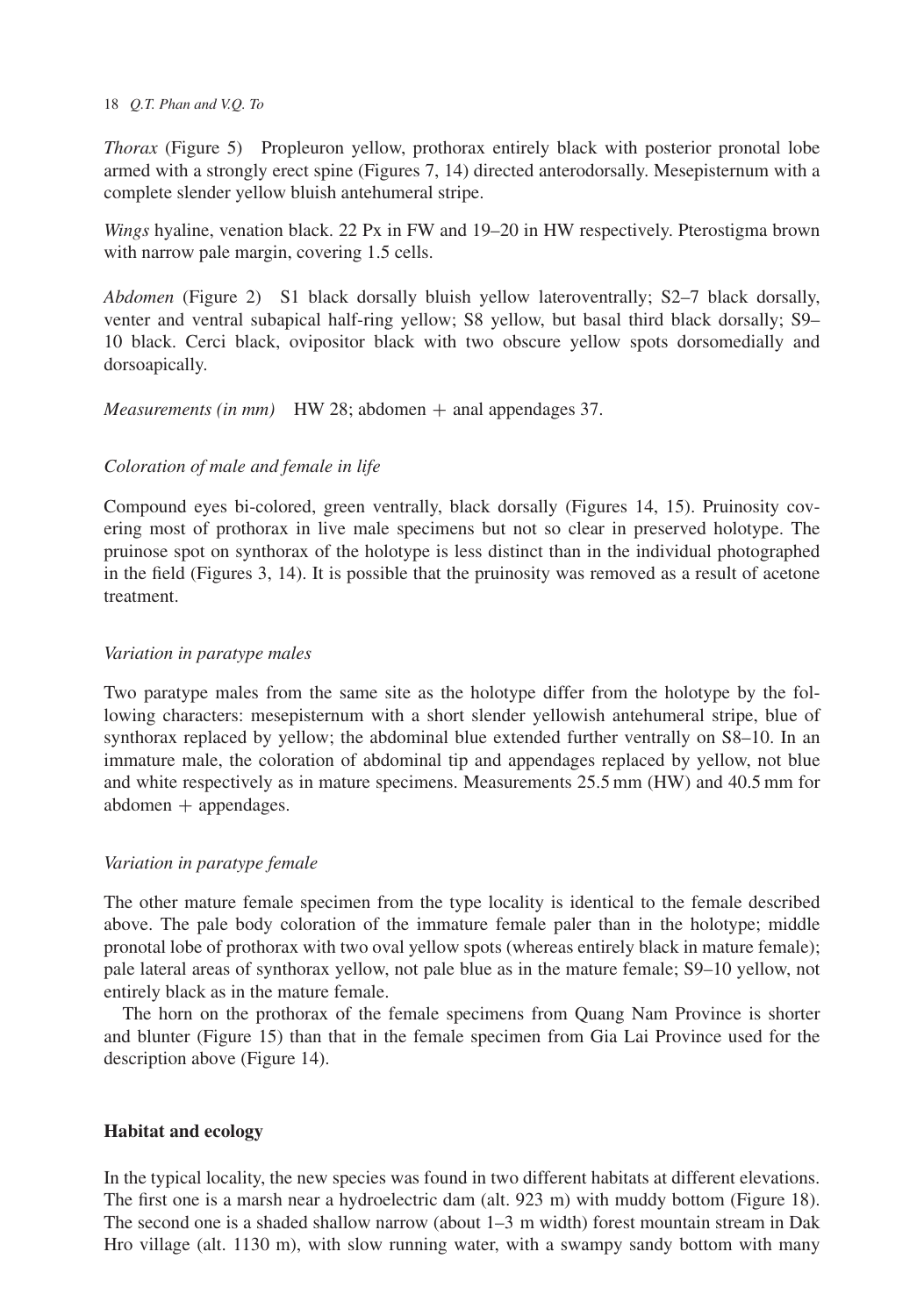large rocks (Figure 19). *Coeliccia rolandorum* Kosterin & Kompier, [2017,](#page-9-3) *C. hayashii* Phan & Kompier, [2016](#page-9-2) and *C. scutellum* Laidlaw, 1932 were also found here.

#### **Comparison**

*Coeliccia schorri* sp. n. belongs to the *hayashii-*group by sharing the same characters of pruinosity on prothorax and synthorax (Figure 3) and the shape of genital ligula (Figures 12, 13). However, the new species differs from the other members of the group by the combination of following characters: a reduced pruinose spot, bluish abdominal tip and whitish appendages in the male (Figures 3, 8, 9). The pruinose synthoracic spot is rectangularly shaped in *Coeliccia hayashii* and *C. duytan* (Phan, [2017,](#page-9-1) figure 1a, b, p. 196) or most of the synthorax is pruinose, as in *C. mattii* (Phan & Kompier, [2016,](#page-9-2) Figure 3C, p. 410). In these three species the abdominal tip and appendages are yellow, not blue as in *C. schorri*. The shape of cerci of *Coeliccia schorri* somewhat similar to *C. hayashii* by its long, tapering into a point apically in lateral view (Figure 10) while those short and robust, blunt at tip in *C. mattii* (Phan & Kompier, [2016,](#page-9-2) Figure 4F) and *C. duytan* (Phan, [2017,](#page-9-1) figure 2b). *Coeliccia schorri* is similar to *C. duytan* in that the flagella of the genital ligula of both species are acute apically (Figures 12, 13; Phan, [2017,](#page-9-1) figure 2c, p. 197). The apical fifth of the genital ligula is spatulate in *C. hayashii* and broadly triangular in *C. mattii* (Phan & Kompier, [2016,](#page-9-2) figure 4C, 4G, p. 411). The erect long horn on the posterior prothoracic lobe of the female of *Coeliccia schorri* (Figure 7) separates it from *C. mattii* and *C. duytan* (the female of *C. hayashii* is still unknown).

#### **Discussion**

At present there are about 70 named species of the genus *Coeliccia* Kirby (Schorr & Paulson, [2018\)](#page-9-4). The character of pruinose marks on the male prothorax and synthorax is rare and has been found only in the species of the *hayashii*-group and the male of *Coeliccia ambigua* Asahina, [1997.](#page-9-5) However, the genital ligula of *C. ambigua* lacks flagella (see Asahina, [1997,](#page-9-5) figure 57) which is inconsistent with the genital ligula of the *hayashii*-group. One other Vietnamese species that possesses pruinosity on the prothorax is *Coeliccia montana* Fraser, 1933 as reported by Asahina [\(1969\)](#page-9-6) and Steinhoff and Do [\(2013\)](#page-9-7). The identification of this species is erroneous, as will be demonstrated in an upcoming paper (Kompier pers. comm.). Although the male lacks pruinosity on the synthorax, the pruinosity on the prothorax and the shape of genital ligula suggest it should be placed in the *hayashii*-group. Interestingly all members of the *hayashii*-group have only been found in the Central Highlands of Vietnam (known as "Tay Nguyen"), which is a plateau, surrounded by high mountain ranges and mountains.

#### **Acknowledgments**

We are grateful thankful to Dr Rosser Garrison and Mr Tom Kompier for revising and improving the first draft of this manuscript, also providing many valuable comments and suggestions; to Mr Haruki Karube for supplying examined specimens; to the IDEA WILD Foundation for supporting the Micro Nikkor lens; to the other expedition members: Mr Pham Nhat Tan (Vietnam Forest Museum), Mr Pham Anh Tuan and Ms Ta Phuong Mai (Duy Tan University) for their assistance during fieldwork and the directorate of Kon Ka Kinh National Park for providing support and permission.

#### **Funding**

The International Dragonfly Fund provided funding for fieldwork in Kon Ka Kinh National Park to the first author. This study is partly funded by the Department of Science and Technology of Gia Lai Province [contract number 09/HD-SKHCN dated 29 July 2014], by the People's Committee of Tay Giang District [contract number 27/HD-NN&PTNT